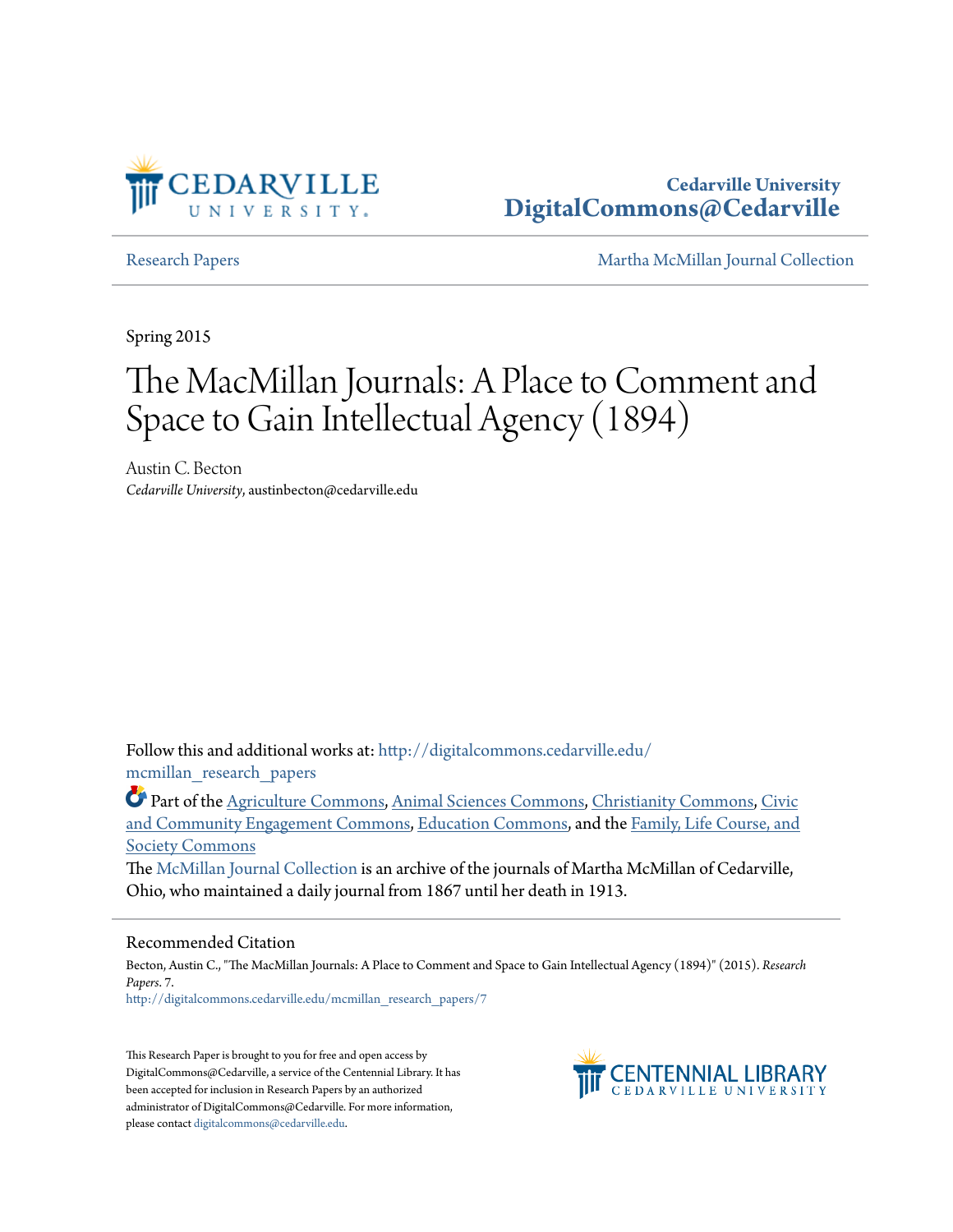# The MacMillan Journals: A Place to Comment and Space to Gain Intellectual Agency (1894) Austin C. Becton

#### 2015

For over 40 years, Cedarville resident Martha MacMillan ensured that every day of her married life was recorded and safely kept. Not only does she consider the mundane details of farming life in Cedarville, but also she records her many reflections and curiosities about religion, parenting, and community life. The first four months of 1894, in particular, consist of more than the complicated daily activities of her family and farm. She embeds thoughts and emotions into her entries—small insights into the character of herself and her community. Her longest entries usually consist of her thoughts about the Sermon at Church, or what was considered at prayer meetings and Bible study. For MacMillan, religion is not simply an activity to take part in once-per-week, but an intellectual process and a dedication to sacrifice for others. Because spiritual matters influence almost every part of her life and routine, she bases the entirety of her intellectual life on Church membership. MacMillan's personal faith and membership to the Church, then, grant critical insight into contemporary readings of her journal, her community, and her own identity as a person.

In the contemporary era, both the university and village of Cedarville have become symbolic of Baptist heritage. Yet their religious and ancestral roots lie deeply entrenched in 19<sup>th</sup> century Presbyterianism. Baptists maintained a significant presence in the village's history but did not become a dominant ideological force or population until much later, when the college merged with the Baptist Bible Institute of Cleveland (History 3). Instead, many citizens could trace their history to Scottish Covenanters, a sect of Presbyterians who rejected the establishment of state religion and moved to America. These ancestors first moved to Kentucky or South Carolina and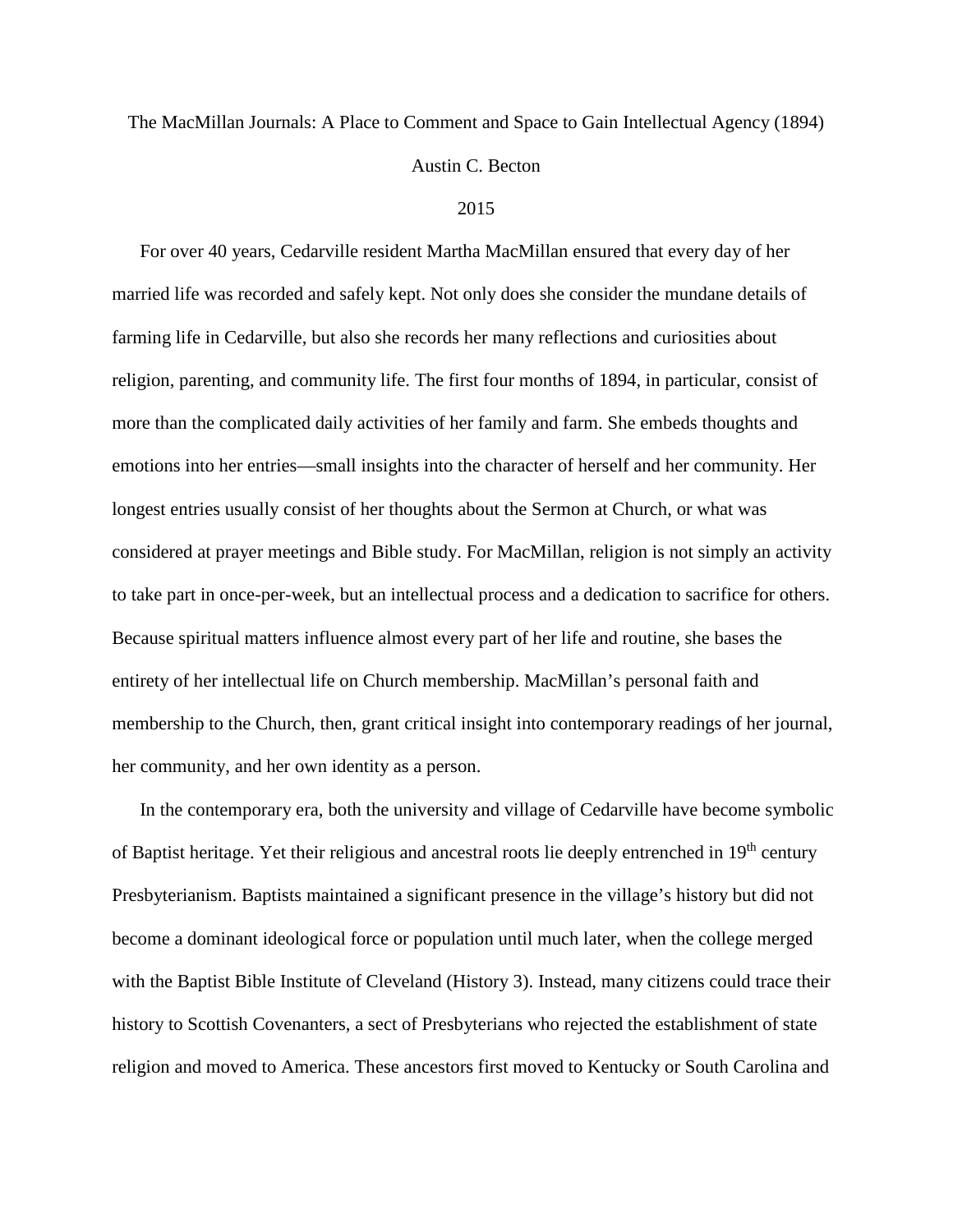later established their families in Ohio to protest southern slavery. Those who settled near Massie's Creek would later form the village of Cedarville (Dills). Their dedication to faith and progressive causes testify to the area's strong minds and devoutness of religious belief, a tradition that continues today and functioned throughout Martha MacMillan's life. Cedarville's Presbyterians would also experience peaceful yet divisive periods. In lieu of national trends, the local congregation divided over the "Old School" and "New School" controversies, mainly the result of Church government disagreements as well as political and theological **issues**. The two would later reunite as the United Presbyterians, but MacMillan and her family spent most of their time under the reformed Church's Pastor Morton, who contributed to the founding of Cedarville College (MacMillan).

Presbyterianism distinguished itself beyond its unique views of Church governance and doctrinal perspectives—congregants, including Martha MacMillan, were often steadfast supporters of education and progress. Cedarville best demonstrated this adherence to education by the village's consistent pursuit of scholastic development at all levels. In addition to investing many thousands of dollars into primary education, the Presbyterian population would eventually charter Cedarville College under their denomination in 1887 (Centennial 6). Additionally, some local citizens, such as the MacMillans, sacrificed their economic production in order to send their children to school (MacMillan 1-40). Presbyterian Cedarville clearly held deep convictions about sharpening the mind. This manifested itself into the college and resulted in highly successful descendants including Whitelaw Reid, who would become a prominent diplomat and a Vice Presidential Candidate (Centennial 1-5). Beyond Cedarville's many successes, though, Presbyterianism formed the backbone of the village, and created a central ideological and physical space where the community gathered.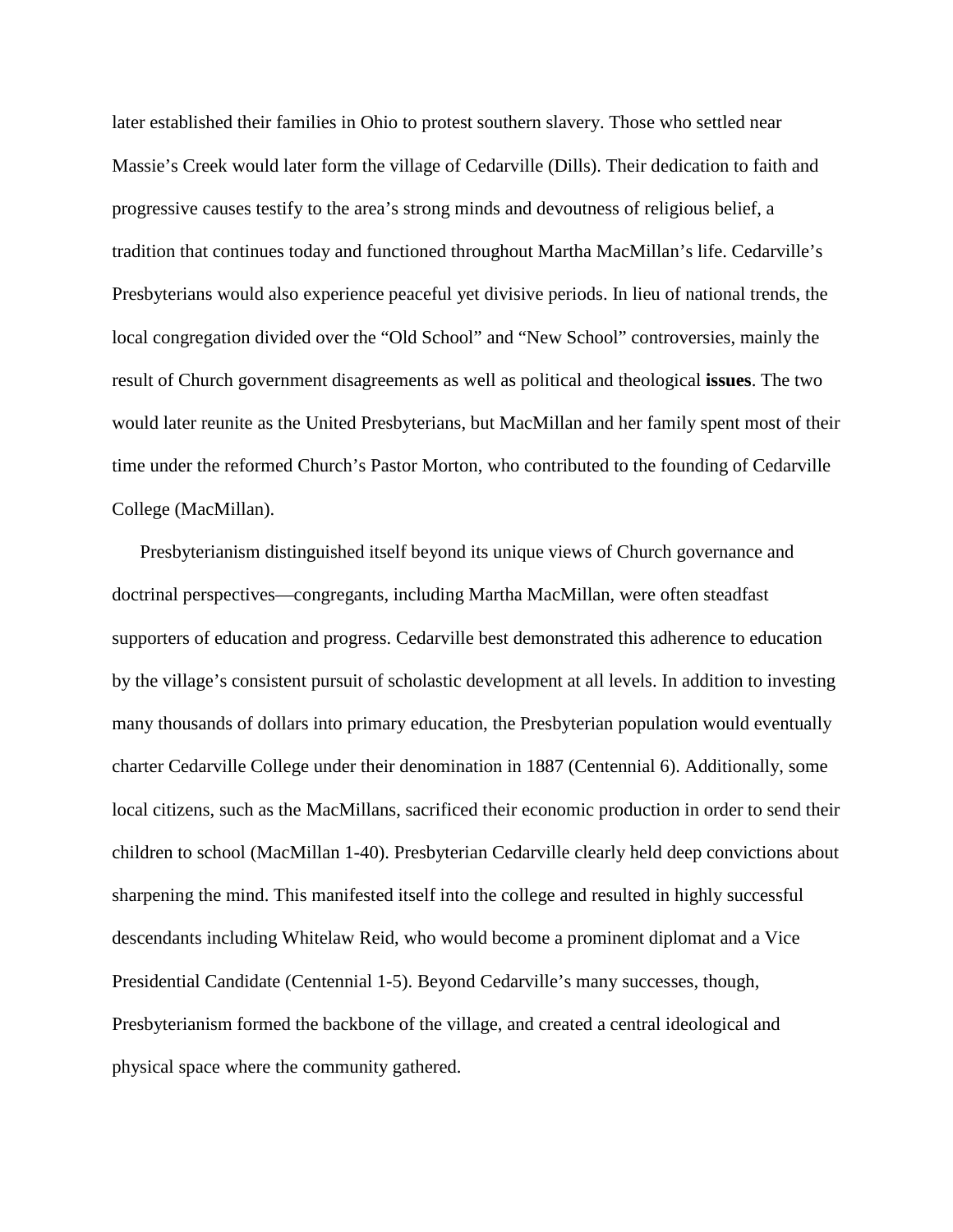While MacMillan does travel to the homes of family and friends, commercial businesses in the village and in Xenia, as well as other locales, she spends more time with the Church. She frequently attends the prayer meetings, special services, and traditional sermons held throughout the week. On many occasions, these services lead her to contemplate the spiritual and even political side of life. On one January Sabbath, for example, she considers the sermon topic to be relevant and thought provoking. "If you want to know what God is going to do, read the Bible but if you want to know what the devil is going to do, read the newspaper," she records (MacMillan 21). Small notes like this one, in addition to her occasional meanderings about faith and parenting, spread throughout the journals. On more rare occasions, MacMillan produces her own poetry, which usually relates to her faith or an event. Also in January, she composes a poem on the new year. "A happy New Year \_\_? Can make it my dear / by \_\_\_ being and doing your best / be cheery and \_\_? the \_\_? months through / so shall the New Year be blest," she continues, "\_\_ through the days and months of 1894. By being cheery and true and smiling and doing our best" (MacMillan 1) Throughout the rest of the poem, clear theological consideration marks her rhetoric.

Contemporary readers should consider the intersection of Church, context, and MacMillan's journal. During a time when women had a limited voice in both society and church—the Presbyterians refrained from hiring a female pastor until over 100 years after her death—the journal creates a safe space where she can engage in her intellectual and creative pursuits, especially relating to religion. Perhaps the journal even grants us insight into the 'real' Martha MacMillan, as opposed to the socially restricted version that her family and friends encountered. The journals, then, offer significant insight into the real life of a 19<sup>th</sup> century woman of the Midwest, and of a religious woman who believed in herself and her ideas. The journals act as a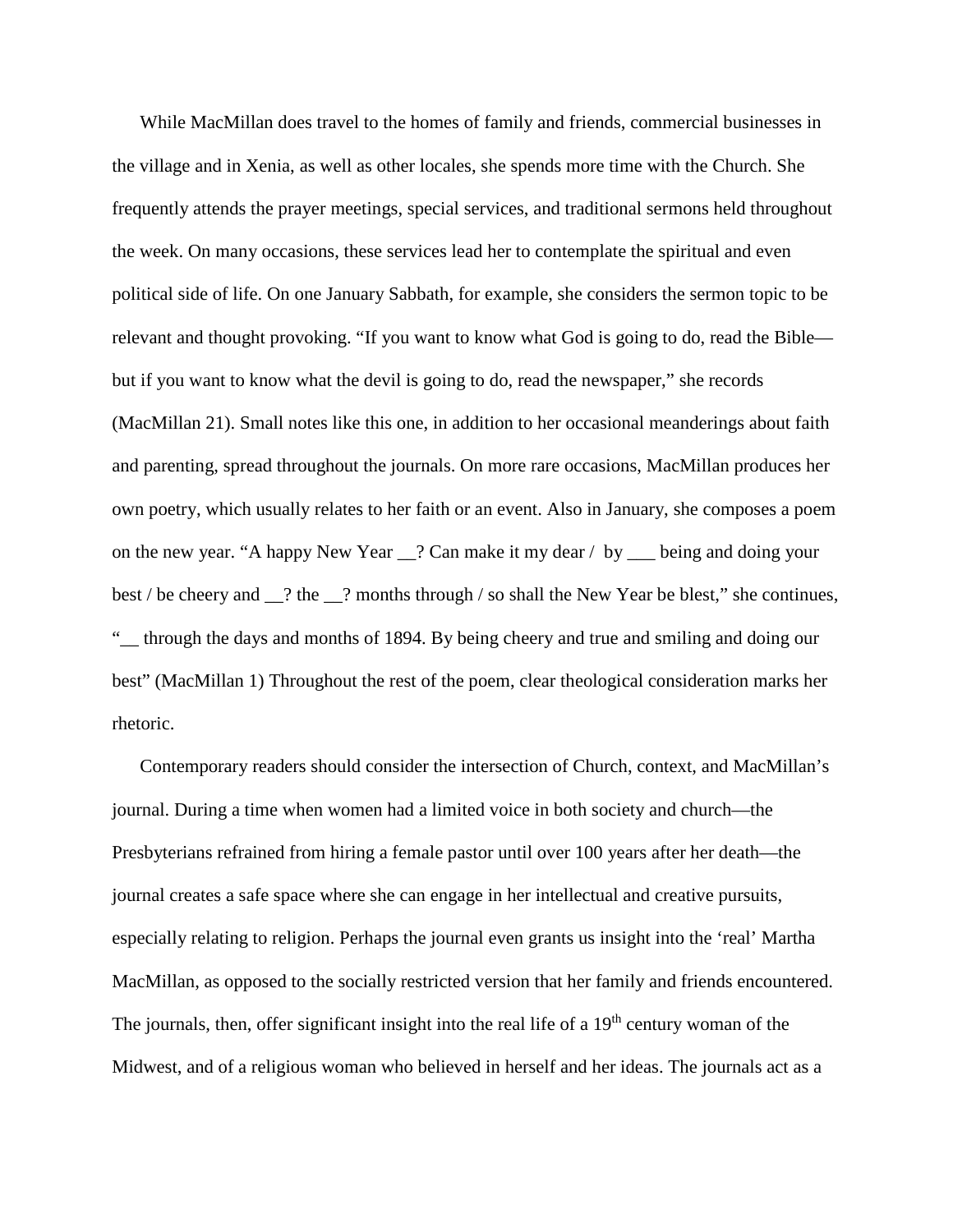crossroad of parenthood, citizenship, and theological independence because of both their security and accessibility. But beyond all of these reasons, Presbyterianism grants us insight into why Martha MacMillan cares so deeply to comment on theology, politics, and education—from her perspective, these are the most relevant and pressing issues of her day. They run in her blood and they form the framework of her faith. The blank, lined pages with which she returns to each day grant her agency as a female Presbyterian and as a woman who cares about academics and cultural affairs. The journal itself becomes her way of interacting vocally with the preacher, the community, and their ideas.